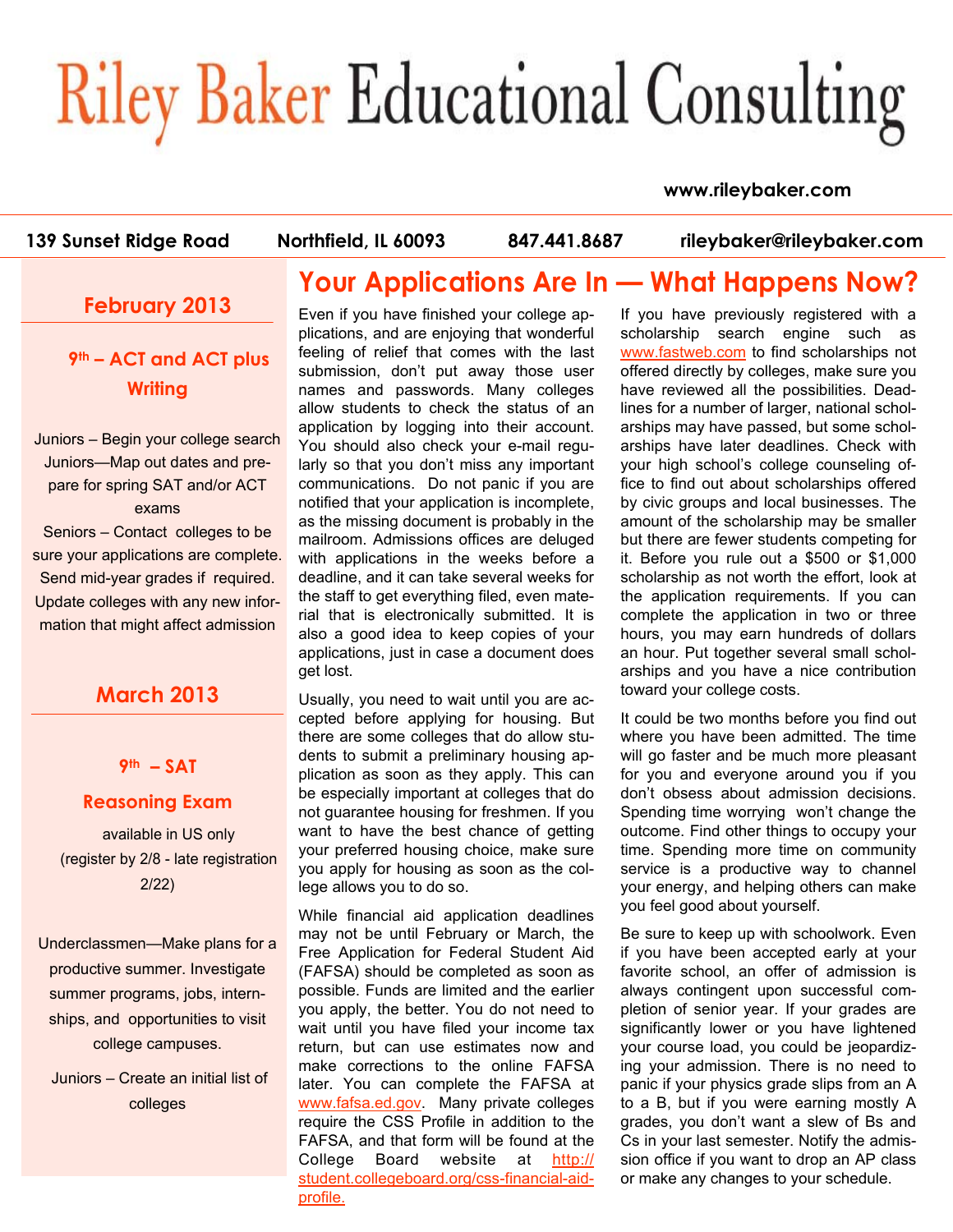## Riley Baker Educational Consulting

**To learn more about business programs and career opportunities, visit:** 

American Marketing Association www.marketingpower.com

American Society for Training & **Development** www.astd.org

Association Internationales des Etudiants en Sciences Economiques et Commerciales (AIESEC) www.aiesec.org

Association to Advance Collegiate Schools of Business (AACSB) www.aacsb.edu



Business Professionals of America www.bpa.org

Financial Management Association International www.fma.org/Student/index.htm

Society for Human Resource Management (SHRM) www.shrm.org/Communities/ SHRMChapters/ StudentChapters/Pages/ default.aspx

# **Focus on Majors: Business**

Business, the most popular college major, accounted for approximately 22% of all bachelors' degrees awarded recently, according to The National Center for Education Statistics. As the cost of higher education rises and more students face greater job and financial pressures, the appeal of this major is not surprising.

A degree in business can be applicable to a wider range of career options than many people realize. Regardless of your interests, knowledge of business can enhance your career. There's an increasing need for business majors to apply their skills in government, international commerce, health care, arts, and non-profit organizations. Business principles can support the activities of economic, political, educational, and social systems at all levels.

So what does majoring in business entail? Different programs have different philosophies. Some concentrate on the quantitative, analytical, and technological aspects of business, while others emphasize strategy and management. Further, some programs are more theoretically focused, while others take a more practical, handson approach. When researching undergraduate business programs, students should pay special attention to each school's mission statement and curriculum.

Foundation classes in accounting, economics, finance, information systems, management, marketing, operations, supply chain management, organizational behavior, and statistics usually make up the first two years of a business curriculum. After that, students may concentrate in an area of personal interest. Concentrations might include options such as: Accounting, Business Economics & Public Policy, Environmental Policy & Management, Entrepreneurship and Innovation, Finance, Global Analysis/International Business, Health Care Management & Policy, Legal Studies & Business Ethics, Marketing, Multinational Management, Organizational Effectiveness, Strategic Management, Social Impact and Responsibility, Operations and Supply Chain Management.

Integrated work experience is a critical part of well-respected business programs. Internships, externships, co-op programs, practica and capstone projects all require students to draw on their classroom education to address real-world business issues and problems effectively. These opportunities allow students to observe business operations in action, hone their skills, acquire resume-worthy experience, and network with professionals. All of these are essential in making a smooth transition from academics to the workplace. Understanding the number, extent, and type of practical experiences that are part of each program is essential in evaluating a program's suitability.

Many of the skills developed or enhanced by studying business are transferable ones, highly sought by most employers. The ability to understand, manage, and communicate with numbers can be valuable in a great many workplaces. Analytical and problem solving skills, emphasized in the business curriculum, also translate well across careers. Oral and written communication skills, the ability to work well with others, and the ability to work well under pressure, are all skills in high demand.

The Bureau of Labor Statistics predicts that the demand for business graduates will remain strong, though the competition for entry level jobs will be stiff. A report issued last year by Georgetown University Center on Education and the Workforce indicated that the unemployment rate for recent business graduates is 7.4%, which is higher than for education or health graduates, but much lower than for those holding degrees in architecture, the arts, or even engineering. The average salary for selected bachelor's degree candidates ranged from approximately \$39,000 to \$55,000, well above the median for all occupations.

Prepared for the clients of Riley Baker Educational Consulting. The information included in this newsletter is general and does not constitute educational, financial, accounting, legal, or other professional advice. Although it is intended to be accurate, neither the publisher nor any other party assumes liability for loss or damage due to reliance on the material contained herein. Copyright © 2013 by The College Advisor, Inc. All rights reserved.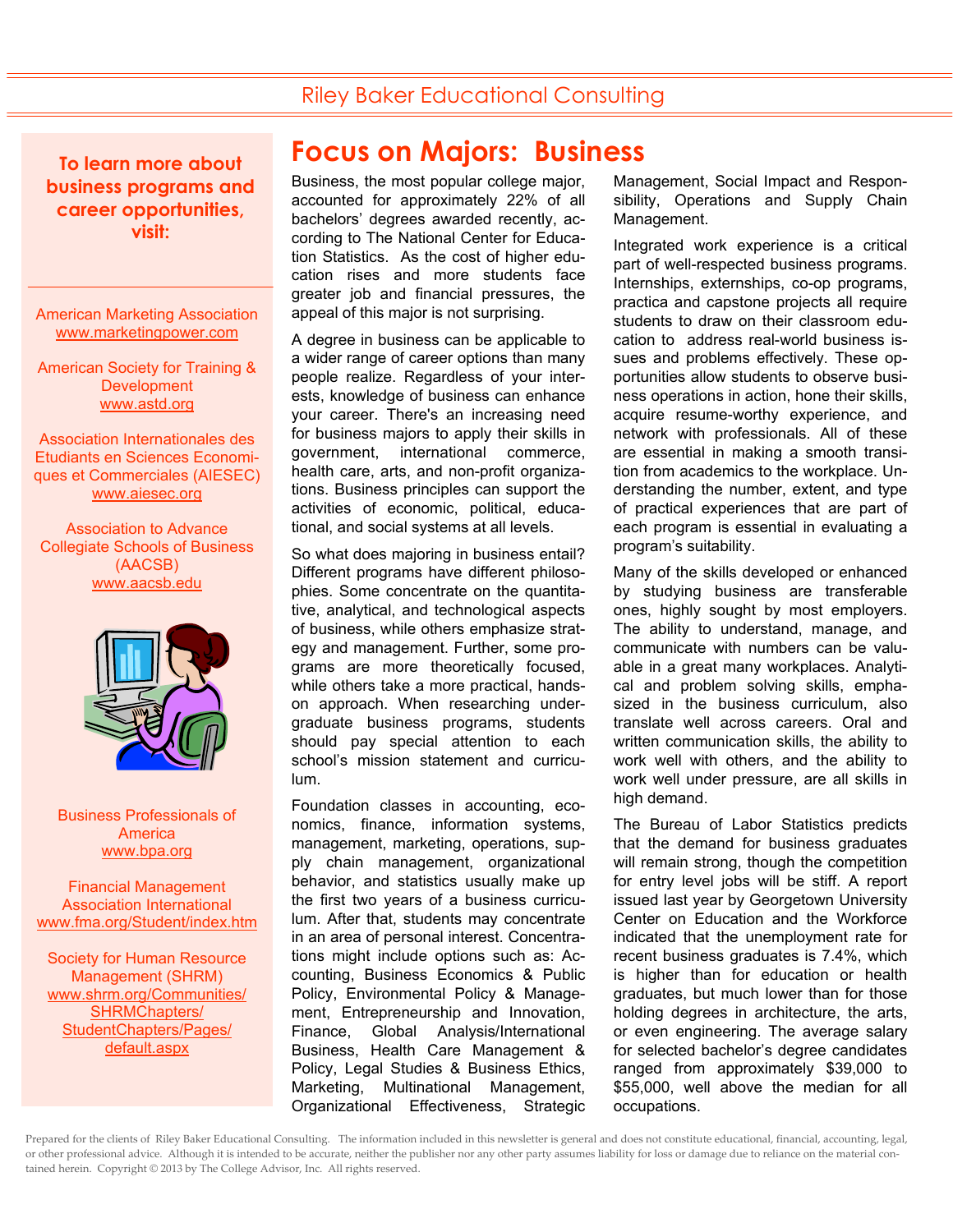# **Financial Matters: An Online Search for Scholarships**



The internet has vastly simplified the process of searching and applying for scholarships. Free scholarship databases abound; register at several sites since their search parameters may be different, giving you access to a greater variety of scholarships. One caveat: you should never be asked to pay a fee to find or apply for scholarships. Beware of those scholarship search companies that guarantee that you'll be eligible for a scholarship. Treat all such offers as the scams that they are.

Start your search by registering at

www.fastweb.com. After completing your registration and profile form, they'll notify you of all types of scholarships that fit your description. You take it from there by applying to those scholarship programs that interest you. Many programs are at least partially need-based, so you may have to submit family financial information. Often, the application includes an essay, but a generic essay about your achievements, experiences, or goals may fit the bill. Scholarship search engines similar to that of Fastweb will be found at www.collegeboard.com, at www.scholarships.com and at www.finaid.org.

You can also use the web to search for corporate and/or minority scholarships, or to enter scholarship competitions. Minority students can "google" the sites for the Gates Millennium Scholarship Program, the Jackie Robinson Program, the LULAC National Scholarship Fund, the Ron Brown Scholar Program, the Hispanic College Fund, the Microsoft Minority Technical Scholarship Program, the Thurgood Marshall Scholarship Fund, the United Negro College Fund, and the Xerox Technical Minority Scholarship Program. Corporate scholarships include those of Best Buy, Target, McDonald's Ronald McDonald House, the Coca Cola Scholars Foundation, the Boeing Company, and Discover Card. If you're competitive by nature, search out contests in the arts (Arts Recognition and Talent Search), sciences (Intel Science Talent Search), computers (Imation Computer Arts Scholarship) and numerous other areas. Many of the scholarship programs allow you to apply online. Others may use a paper application, often available by download from the program's website. Happy hunting!

# **The Coming of the MOOCs**

The chances look good that there's a MOOC in your future. MOOC stands for "Massive Open Online Course", and this new technology is likely to impact education as we know it. Many of you are familiar with online courses and may have taken one or more of these over the last few years. Current college students are also likely to be receiving at least a small part of their college education online. But MOOCs are different than these traditional courses.

The hallmarks of MOOCs are reflected in their acronym—the enrollment is huge, they are open to whomever wishes to take part, and generally are free and carry no credit. Because faculty are unable to respond to students in a MOOC, the material must be more engaging and interactive, and fellow students are relied on to provide support.

Although MOOCs have been around for several years, there was a huge increase in these classes in 2012. edX, a non-profit MOOC operator from Harvard and MIT, had over 370,000 students enroll last fall, while Coursera, a for-profit venture started by Stanford University professor Andrew Ng, has reached more than 1.7 million students. Many of the most prestigious universities have jumped on the bandwagon, and now offer at least a few of their most popular courses through a MOOC. The most successful courses use short video lectures followed by a quiz to make sure users understand the material. Many MOOCs require homework and some offer proctored exams. The instructor may be a renowned professor at the University offering the class, but some very successful classes are simply taught by very engaging instructors who make learning the material fun. Study groups ("meet-ups") composed of fellow students in a particular area help to ensure that students get more out of the class.

Topics covered in a MOOC tend to center around science, math, or computers, but course selection is expanding rapidly. For high school students, taking part in a MOOC can help you learn about a subject of interest that is not available at your school or in your area. Check out the offerings at edX, Coursera, or Udacity to follow your own passions! Learning isn't always about the credit!

www.edx.org www.coursera.org www.udacity.com